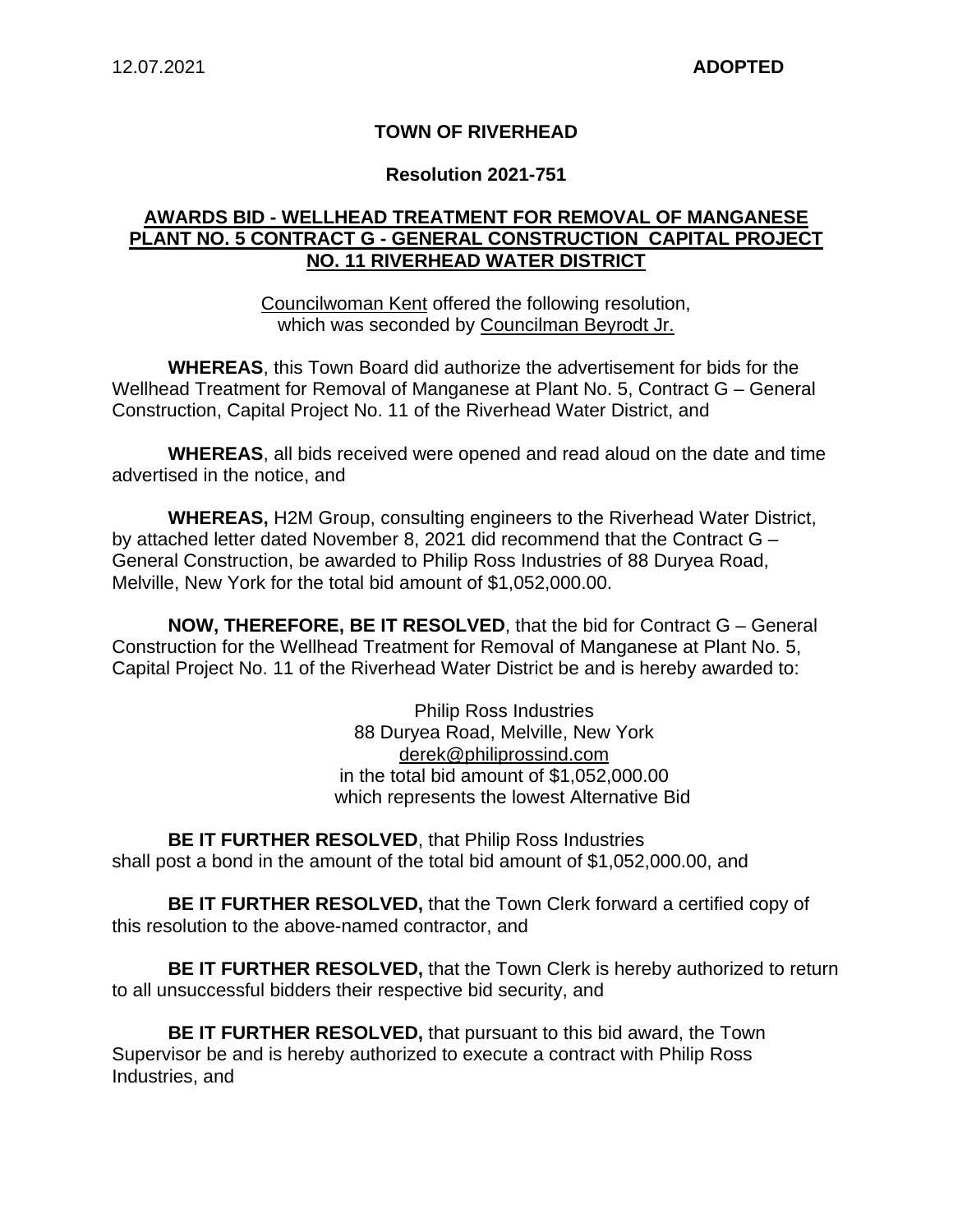**BE IT FURTHER RESOLVED,** that upon completion of fully executed contracts and the filing of said contract with the Town Clerk, the Town Clerk is hereby authorized to release to the successful bidder the bidder's bid security, and be it further

**RESOLVED**, all Town Hall Departments may review and obtain a copy of this resolution from the electronic storage device and if needed, a certified copy of same may be obtained from the Office of the Town Clerk.

# **THE VOTE**

| <b>RESULT:</b> | <b>ADOPTED [UNANIMOUS]</b>                                |  |
|----------------|-----------------------------------------------------------|--|
| <b>MOVER:</b>  | Catherine Kent, Councilwoman                              |  |
|                | <b>SECONDER:</b> Frank Beyrodt Jr., Councilman            |  |
| <b>AYES:</b>   | Yvette Aguiar, Catherine Kent, Frank Beyrodt Jr., Kenneth |  |
|                | Rothwell                                                  |  |
| <b>ABSENT:</b> | <b>Tim Hubbard</b>                                        |  |